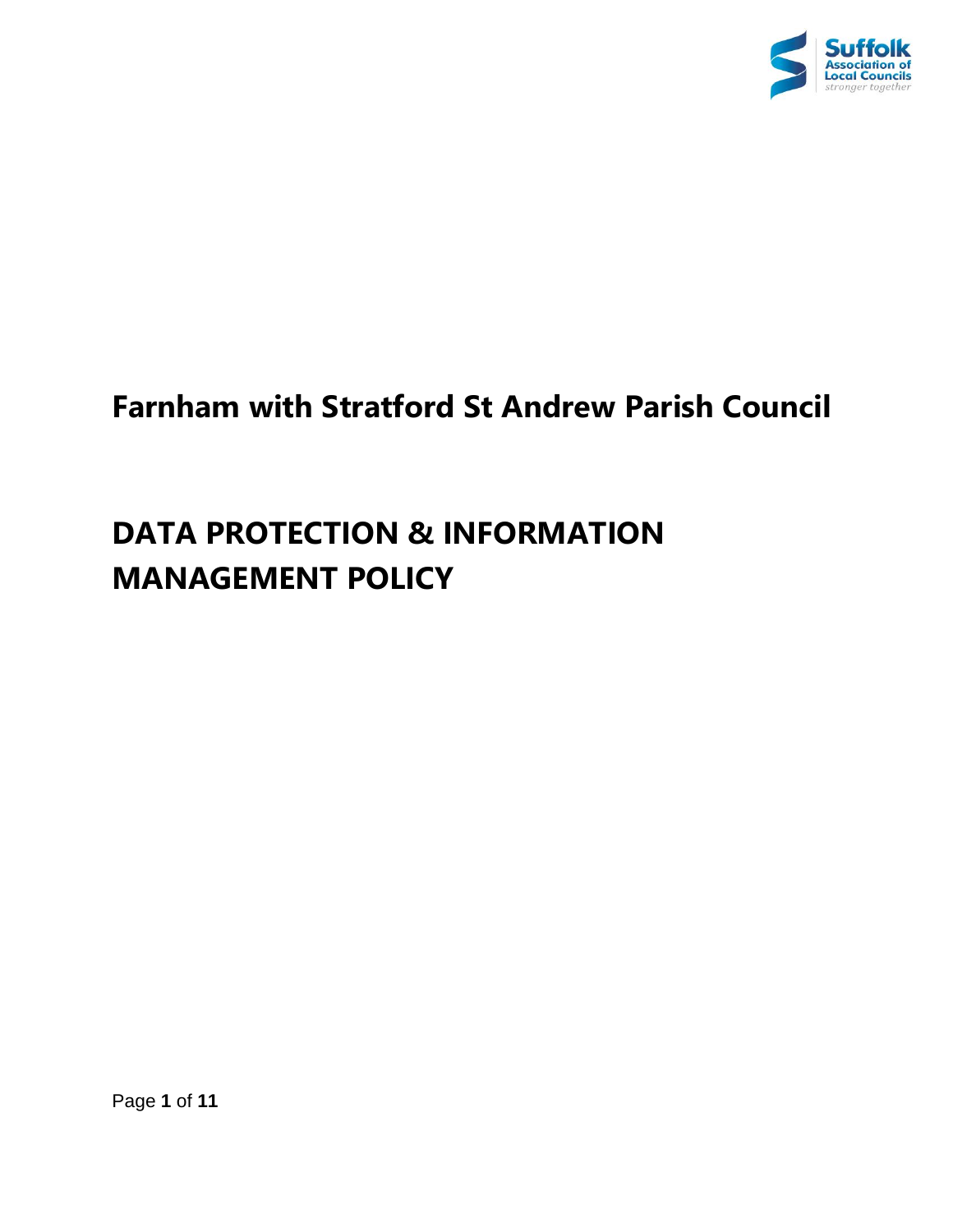

## **DATA PROTECTION**

#### **1 ABOUT THIS POLICY**

**1.1** This policy outlines the standards Farnham with Stratford St Andrew Parish Council ('the Council') intends to observe in relation to its compliance with the General Data Protection Regulation (GDPR) and subsequently revised UK Data Protection law.

**1.2** The policy is applicable to all councillors and any employees, partners, voluntary groups, third parties and agents authorised by them.

**1.3** The Council shall ensure that all users fully understand its obligations and have undertaken the necessary training to demonstrate compliance with this policy.

**1.4** This policy applies to all personal information created or held by the Council, in whatever format. This includes, but is not limited to paper, electronic, mail, microfiche and film.

## **2 RESPONSIBILITIES**

**2.1** To operate efficiently, the Council must collect and use information about people with whom it works. This may include members of the public, current, past and prospective employees, customers, contractors, suppliers and partner organisations.

**2.2** The Council regards the lawful and correct treatment of personal information as critical to its successful operations, maintaining confidence between the Council and those with whom it carries out business. The Council will, therefore, ensure that it treats personal information correctly in accordance with the law.

**2.3** The Council as a whole is accountable for ensuring compliance with this policy. The day-to-day responsibilities are delegated to the clerk, who will undertake information audits and manage the information collected by the Council including the issuing of privacy notices, dealing with requests and complaints raised and the safe disposal of information.

**2.4** Councillors who process personal data on an individual basis and are not acting on behalf of the council are likely to be considered data controllers and therefore required to notify the Information Commissioner's Office.

**2.5** All councillors and officers who hold or collect personal data are responsible for compliance with data protection legislation and must ensure that personal and/or sensitive information is kept and processed in accordance with this policy.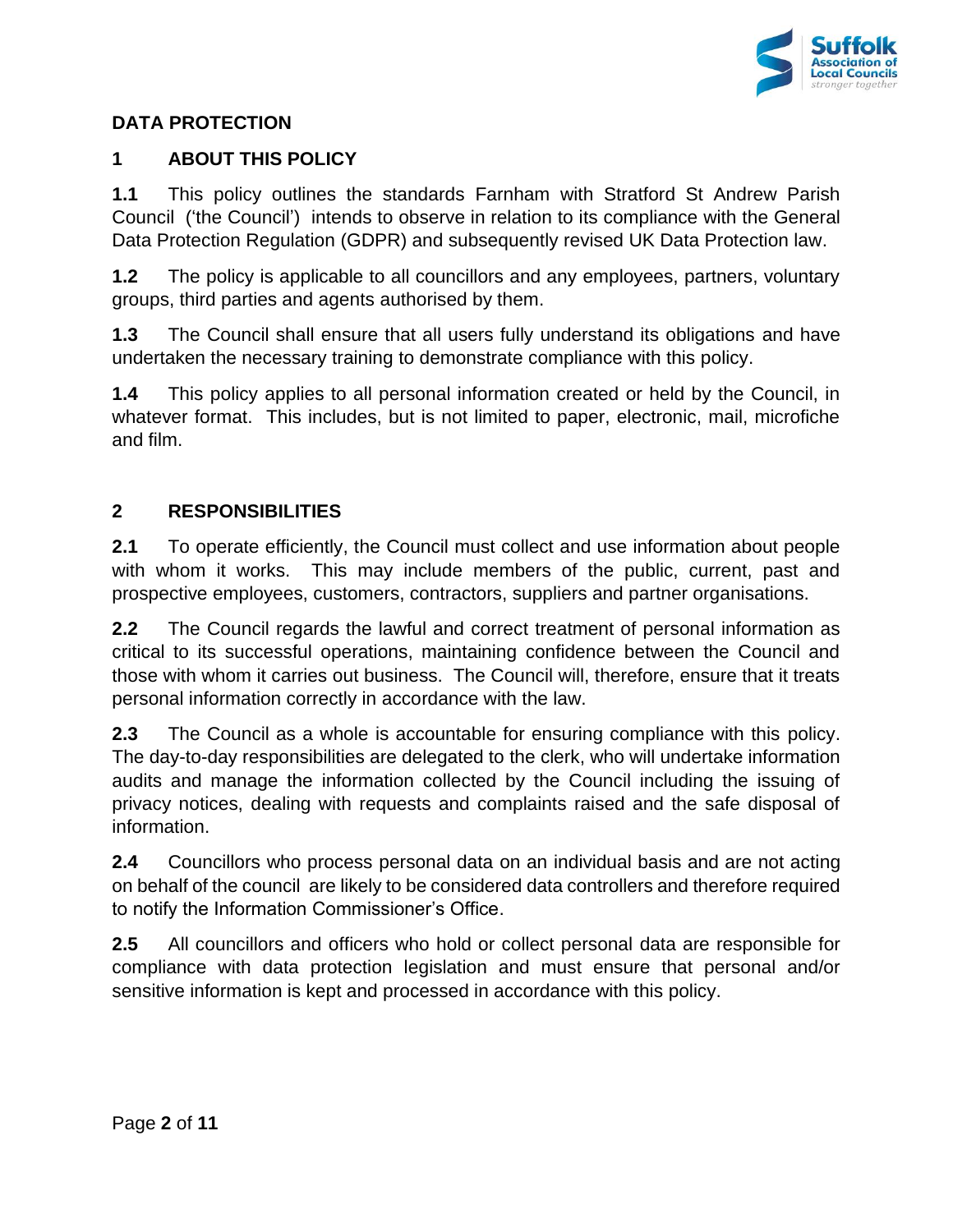

#### **3 BREACH OF THIS POLICY**

**3.1** Breach of this policy may result in diciplinary action in accordance with the Council's Conduct or Capability procedures and, in certain circumstances may be considered to be gross misconduct, resulting in dismissal. It should also be noted that breach of the policy could also lead to criminal or civil action if illegal material is involved or legislation is contravened. Councillors found to be in breach of this policy may also be deemed to have breached the Code of Conduct and referred to the District Council's Monitoring Officer.

## **4 PRIVACY BY DESIGN**

**4.1** The GDPR requires data controllers to put measures in place to minimise personal data processing and that they only process data that is necessary for the purposes of processing and stored for as long as is necessary.

**4.2** The Council will have the appropriate measures in place to determine the basis for lawful processing and will undertake risk assessments to ensure compliance with the law. These measures include the use of Data Protection Impact Assessments (DPIAs).

## **5 CONTRACTS**

**5.1** Data protection law places requirements on both the Council and its suppliers to ensure the security of personal data, and to manage individuals' privacy rights. This means that whenever the Council uses a supplier to process individuals' data on its behalf it must have a written contract in place.

**5.2** The law sets out what needs to be included in the contract so that both parties understand their responsibilities and liabilities.

**5.3** The Council is liable for its compliance with data protection law and must only appoint suppliers who can provide 'sufficient guarantees' that the requirements of the law will be met, and the rights of individuals protected.

**5.4** If a contractor, partner organisation or agent of the Council is appointed or engaged to collect, hold, process or deal with personal data on behalf of the council, or if they will do so as part of the services they provide to the Council, the relevant lead Councillor or Council officer must ensure that personal data is managed in accordance with data protection law and this Policy.

**5.5** Security and data protection requirements must be included in any contract that the agent, contractor or partner organisation enters into with the Council and reviewed during the contract's life cycle.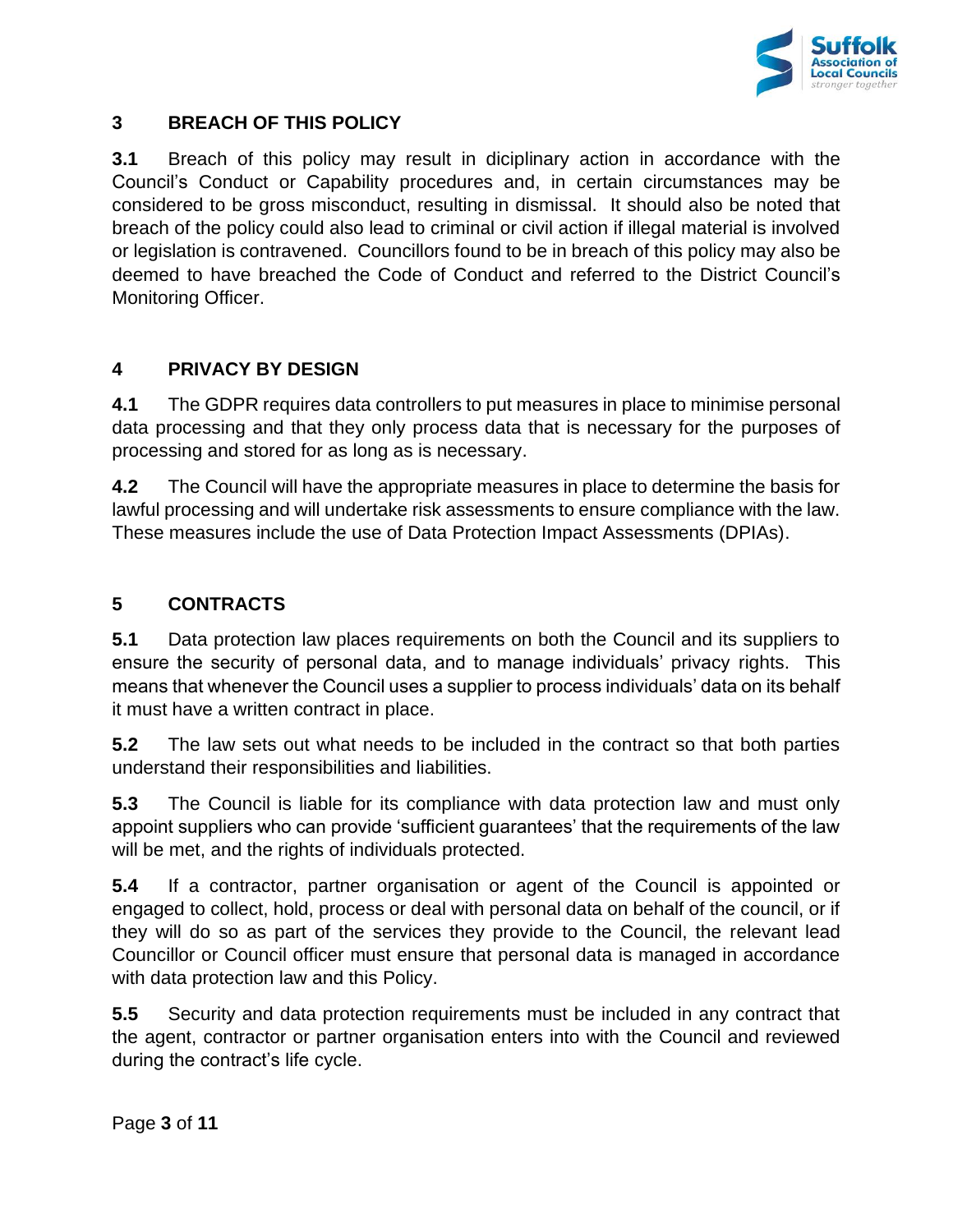

**5.6** Council officers will use the appropriate processes, templates and DPIAs when managing or issuing contracts.

## **6 INFORMATION SHARING**

**6.1** The Council may share information when it is in the best interests of the data subject and when failure to share data may carry risks to vulnerable groups and individuals.

**6.2** Information must always be shared in a secure and appropriate manner and in accordance with the information type. The Council will be transparent and as open as possible about how and with whom data is shared; with what authority; and for what purpose; and with what protections and safeguards.

**6.3** Any Councillor or officer dealing with telephone enquiries must be careful about disclosing personal information held by the Council. In order to manage this the enquirier will be asked to put their request in writing in the first instance.

## **7 INDIVIDUALS' RIGHTS**

**7.1** An individual may request a copy of any data held about them, or information about the reasons for which it is kept and processed. This is called a Subject Access Request (SAR). Information on how an individual can make a SAR can be found in the Subject Access Requests Policy on the council's website.

**7.2** Individuals also have other rights under the Data Protection Act 2018 which are set out in the Council's privacy notices. The Council must respond to individuals exercising their rights within one month.

## **8 DISCLOSURE OF PERSONAL INFORMATION TO THIRD PARTIES**

**8.1** Personal data can only be disclosed about a third party in accordance with the Data Protection Act 2018.

**8.2** If a user believes it is necessary to disclose information about a third party to a person requesting data, they must seek specialist advice before doing so.

## **9 BREACH OF INFORMATION SECURITY**

**9.1** The Council understands the importance of recognising and managing information security incidents.This occurs when data or information is transferred to somebody who

Page **4** of **11**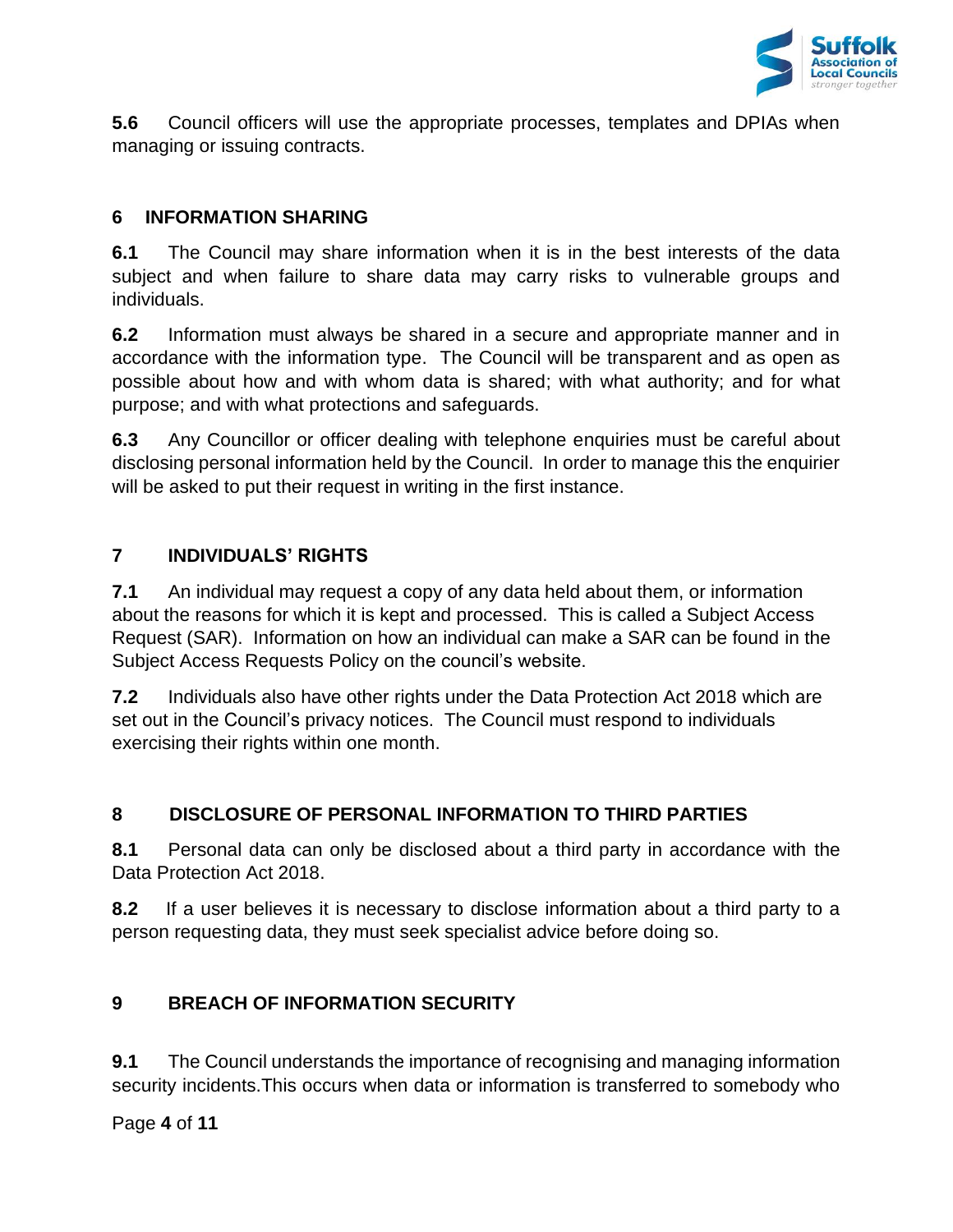

is not entitled to receive it. It includes losing data or theft of information, unauthorised use of the Council's system to process or store data by any person or attempted unauthorised access to data or information regardless of whether this was successful or not.

**9.2** All users have an obligation to report actual or potential data protection compliance failures as soon as possible and take immediate steps to minimise the impact and to assist with managing risk. The Council will fully investigate both actual and potential failures and take remedial steps if necessary maintain a register of compliance failures. If the incident involves or impacts personal data it must be reported to the ICO within 72 hours.

## **10 IT AND COMMUNICATIONS SYSTEMS**

**10.1** The Council's IT and communications systems are intended to promote effective communication and working practices. This policy outlines the standards users must observe when using these systems and the action the Council will take if users breach these standards.

**10.2** Breach of this policy may be dealt with under the Council's Disciplinary Procedure and, in serious cases, may be treated as gross misconduct.

## **11 EQUIPMENT SECURITY AND PASSWORDS**

**11.1** Councillors and officers are responsible for the security of the equipment allocated to or used by them, and must not allow it to be used by anyone other than in accordance with this policy. Passwords must be set on all IT equipment and passwords must remain confidential and be changed regularly.

**11.2** Users must only log onto Council systems using their own username and password. Users must not use another person's username and password or allow anyone else to log on using their username and password.

## **12 SYSTEMS AND DATA SECURITY**

**12.1** Users should not delete, destroy or modify existing systems, programs, information or data (except as authorised in the proper performance of their duties).

**12.2** Users must not download or install software from external sources. Downloading unauthorised software may interfere with the Council's systems and may introduce viruses or other malware.

**12.3** Users must not attach any device or equipment including mobile phones, tablet

Page **5** of **11**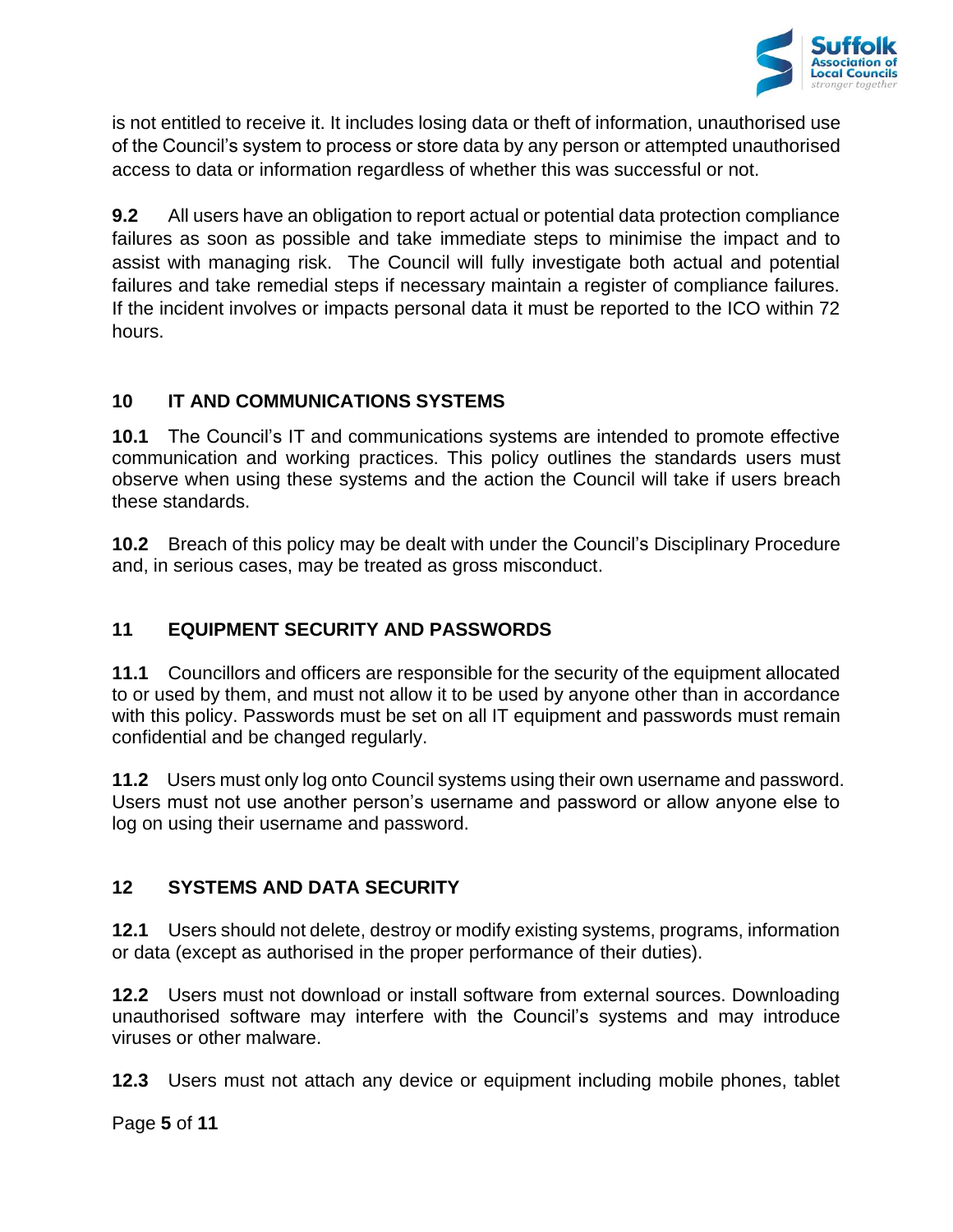

computers or USB storage devices to our systems.

**12.4** Users should exercise particular caution when opening unsolicited e-mails from unknown sources. If an e-mail looks suspicious do not reply to it, open any attachments or click any links in it.

**12.5** Users must inform the clerk immediately if they suspect a computer may have a virus.

#### **13 E-MAIL**

**13.1** Users should adopt a professional tone and observe appropriate etiquette when communicating with third parties by e-mail.

**13.2** It should be noted that e-mails can be used in legal proceedings and that even deleted e-mails may remain on the system and be capable of being retrieved.

**13.3** Users must not send abusive, obscene, discriminatory, racist, harassing, derogatory, defamatory, pornographic or otherwise inappropriate e-mails.

**13.4** For the purposes of council business, users must use a designated email account (or only use the email account provided) in order to receive or send email correspondence.

#### **14 USING THE INTERNET**

**14.1** Users should not access any web page or download any image or other file from the internet which could be regarded as illegal, offensive, in bad taste or immoral. Even web content that is legal in the UK may be in sufficient bad taste to fall within this

prohibition. As a general rule, if any person (whether intended to view the page or not) might be offended by the contents of a page, or if the fact that our software has accessed the page or file might be a source of embarrassment if made public, then viewing it will be a breach of this policy.

#### **15 PROHIBITED USE OF COUNCIL SYSTEMS**

**15.1** Misuse or excessive personal use of our telephone or e-mail system or inappropriate internet use will be dealt with under the Council's Disciplinary Procedure. Misuse of the internet can in some cases be a criminal offence.

**15.2** Creating, viewing, accessing, transmitting or downloading any of the following material will usually amount to gross misconduct (this list is not exhaustive):

Page **6** of **11**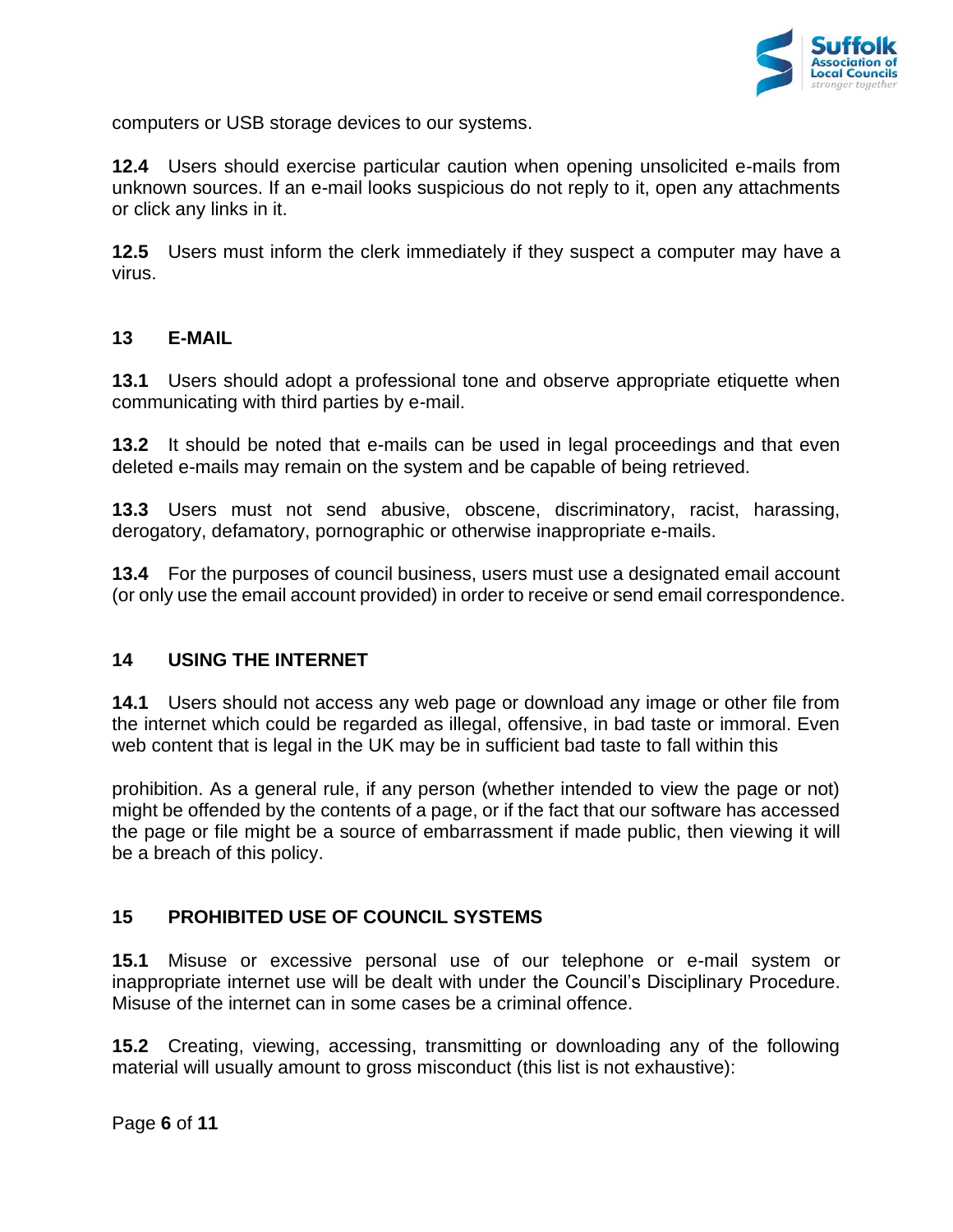

**(a)** pornographic material (that is, writing, pictures, films and video clips of a sexually explicit or arousing nature);

**(b)** offensive, obscene, or criminal material or material which is liable to cause embarrassment to us or our local community;

**(c)** a false and defamatory statement about any person or organisation;

**(d)** material which is discriminatory, offensive, derogatory or may cause embarrassment to others (including material which breaches our Equal Opportunities Policy or our Antiharassment and Bullying Policy);

**(e)** confidential information about the Council or any of our staff or our community (except as authorised in the proper performance of your duties);

- **(f)** unauthorised software;
- **(g)** any other statement which is likely to create any criminal or civil liability; or
- **(h)** music or video files or other material in breach of copyright.

#### **16 SOCIAL MEDIA**

**16.1** This policy is in place to minimise the risks to our Council through use of social media.

**16.2** This policy deals with the use of all forms of social media, including Facebook, LinkedIn, Twitter, Google+, Wikipedia and all other social networking sites, internet postings and blogs. It applies to use of social media for Council purposes as well as personal use that may affect our business in any way.

#### **17 PROHIBITED USE**

**17.1** Users must avoid making any social media communications that could damage the Council's interests or reputation, even indirectly.

**17.2** Users must not use social media to defame or disparage us, Council staff or any third party; to harass, bully or unlawfully discriminate against staff or third parties; to make false or misleading statements; or to impersonate colleagues or third parties.

**17.3** Any misuse of social media should be reported to the clerk.

## **18 GUIDELINES FOR RESPONSIBLE USE OF SOCIAL MEDIA**

Page **7** of **11**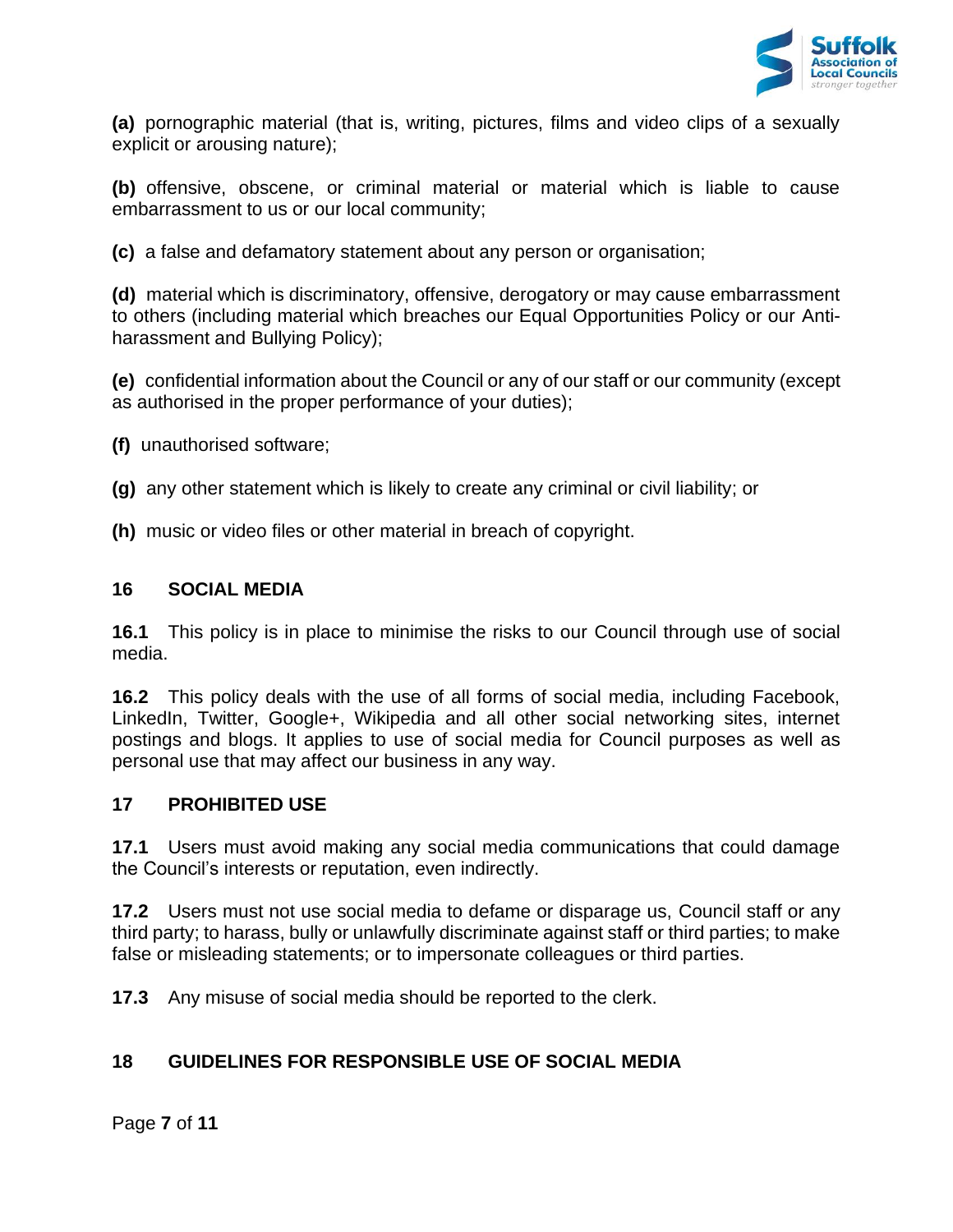

**18.1** Users should make it clear in social media postings, or in their personal profile, that they are speaking on their own behalf.

**18.2** Be respectful to others when making any statement on social media and be aware that they are personally responsible for all communications which will be published on the internet for anyone to see.

**18.3** A data protection breach may result in disciplinary action up to and including dismissal.

**18.4** Members or staff may be required to remove any social media content that the Council believes constitutes a breach of this policy. Failure to comply with such a request may in itself result in disciplinary action.

## **19 BRING YOUR OWN DEVICE (BYOD)**

The Council must take appropriate technical and organisational measures against accidental loss or destruction of or damage to personal data. Councillors using their own devices raises a number of data protection concerns due to the fact that these are owned by the user rather than the data controller. The risks the controller needs to assess are:

- The type of data held.
- Where the data may be stored.
- How the data is transferred.
- Potential data leakage.
- Blurring of personal and business use.
- The device's security capacities.
- What to do if the person who owns the device leaves the Council and
- How to deal with the loss, theft, failure and support of a device.

Councillors and officers using their own devices shall have the following responsibilities:

- Users will not lend their device to anybody.
- Users will inform the Council should they lose, sell, recycle or change their device.
- Users will enable a security pin to access their device and an automatic lock every 5 minutes requiring re-entry of the pin.
- Users will ensure security software is set up on their device and kept up to date.
- Users will not use their device to store Council emails, files and data.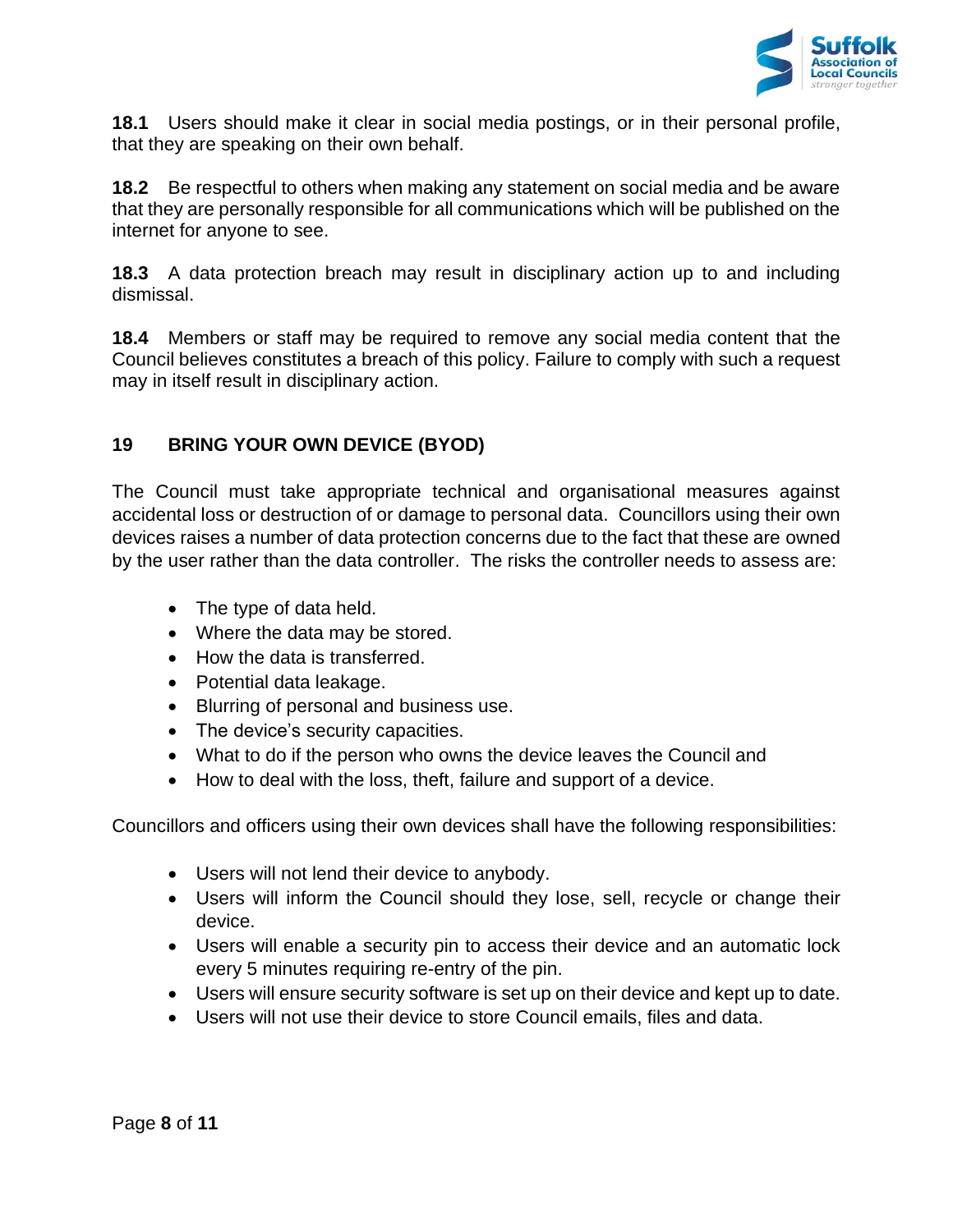

#### **20 RECORDS MANAGEMENT**

**20.1** It is necessary for the Council to retain a number of data sets as part of managing council business. The Council shall apply the following framework :

| <b>DOCUMENT</b>                                                                  | <b>MINIMUM RETENTION</b><br><b>PERIOD</b>          | <b>REASON</b>                                 |
|----------------------------------------------------------------------------------|----------------------------------------------------|-----------------------------------------------|
| Minute books                                                                     | Indefinite                                         | Archive                                       |
| Scales of fees and charges 6 years                                               |                                                    | Management                                    |
| Receipt<br>and<br>account(s)                                                     | payment Indefinite                                 | Archive                                       |
| Receipt books of all kinds                                                       | 6 years                                            | <b>VAT</b>                                    |
| Bank statements, including Last completed audit year<br>deposit/savings accounts |                                                    | Audit                                         |
| Bank paying-in books                                                             | Last completed audit year                          | Audit                                         |
| Cheque book stubs                                                                | Last completed audit year                          | Audit                                         |
| Quotations and tenders                                                           | 6 years                                            | Limitation Act 1980 (as amended)              |
| Paid invoices                                                                    | 6 years                                            | <b>VAT</b>                                    |
| □ Paid cheques                                                                   | 6 years                                            | Limitation Act 1980 (as amended)              |
| □ VAT records                                                                    | 6 years generally but<br>20 years for VAT on rents | VAT                                           |
| Petty cash, postage and 6 years<br>telephone books                               |                                                    | Tax, VAT, Limitation Act 1980<br>(as amended) |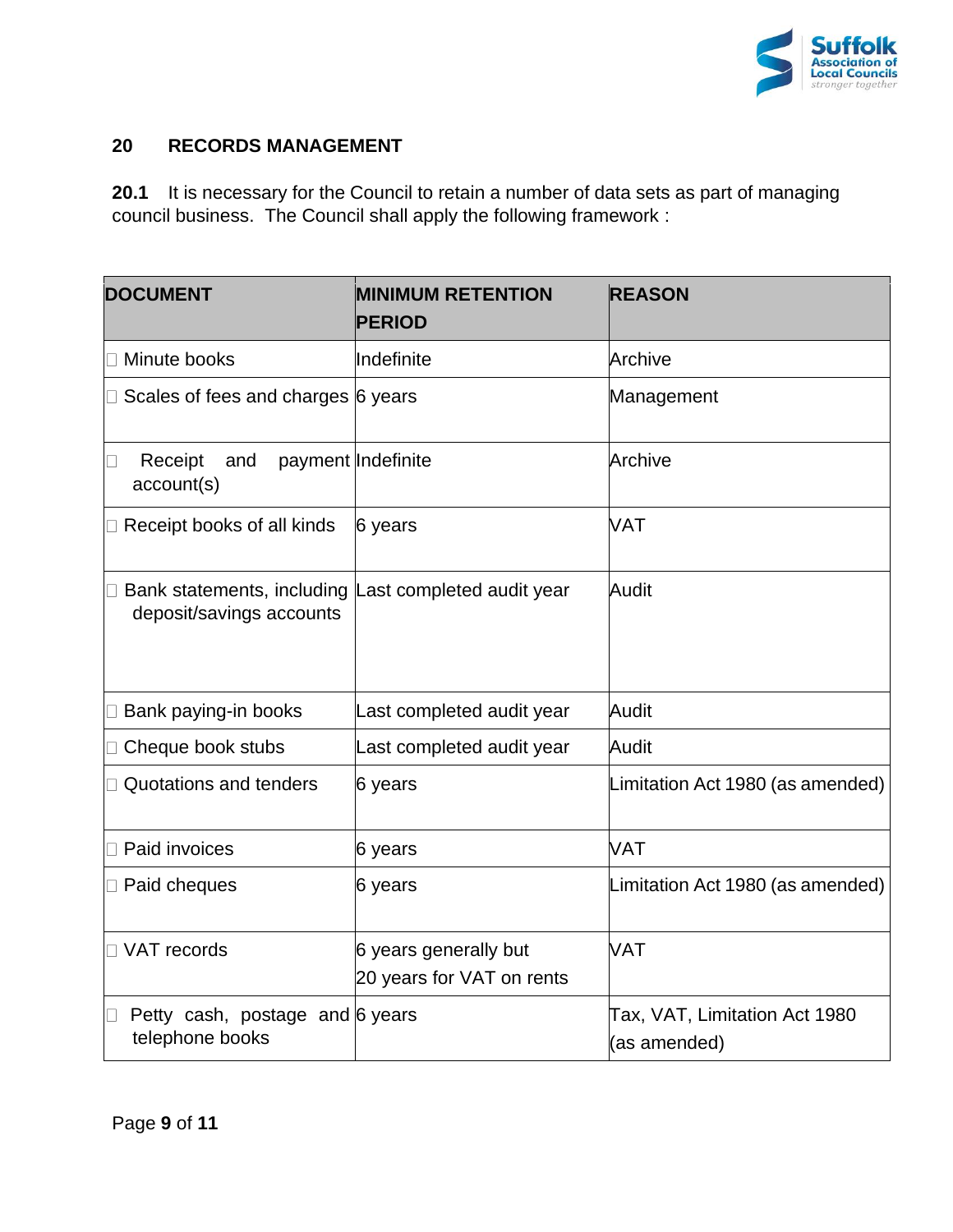

| <b>Timesheets</b>                                                | Last completed audit year<br>3 years                                  | Audit (requirement)<br>Personal injury (best practice)                                            |
|------------------------------------------------------------------|-----------------------------------------------------------------------|---------------------------------------------------------------------------------------------------|
| Wages books                                                      | 12 years                                                              | Superannuation                                                                                    |
| Insurance policies                                               | While valid                                                           | Management                                                                                        |
| Certificates for Insurance<br>against liability for<br>employees | 40 years from date on which<br>linsurance commenced or<br>was renewed | The Employers' Liability<br>(Compulsory Insurance)<br>Regulations 1998 (SI. 2753),<br>Management. |
| Investments                                                      | Indefinite                                                            | Audit, Management                                                                                 |
| Title deeds, leases,<br>agreements, contracts                    | Indefinite                                                            | Audit, Management                                                                                 |
| Members allowances<br>register                                   | 6 years                                                               | Tax, Limitation Act 1980 (as<br>amended)                                                          |
|                                                                  |                                                                       |                                                                                                   |
| For Halls, Centre,<br><b>Recreation Grounds</b>                  |                                                                       |                                                                                                   |
| application to hire                                              | 6 years                                                               | <b>VAT</b>                                                                                        |
| lettings diaries<br>п                                            |                                                                       |                                                                                                   |
| copies of bills to hires                                         |                                                                       |                                                                                                   |
| record of tickets issued                                         |                                                                       |                                                                                                   |
| <b>For Allotments</b>                                            |                                                                       |                                                                                                   |
| Tenancy Agreement,<br>register and plans                         | Indefinite                                                            | Audit, Management                                                                                 |
| <b>For Burial Grounds</b>                                        |                                                                       |                                                                                                   |
| register of fees collected                                       | Indefinite                                                            | Archives, Local Authorities                                                                       |
| register of burials                                              |                                                                       | Cemeteries Order 1977 (SI.                                                                        |
| register of purchased<br>graves                                  |                                                                       | 204)                                                                                              |
| register/plan of grave<br>spaces                                 |                                                                       |                                                                                                   |
| register of memorials                                            |                                                                       |                                                                                                   |

Page **10** of **11**